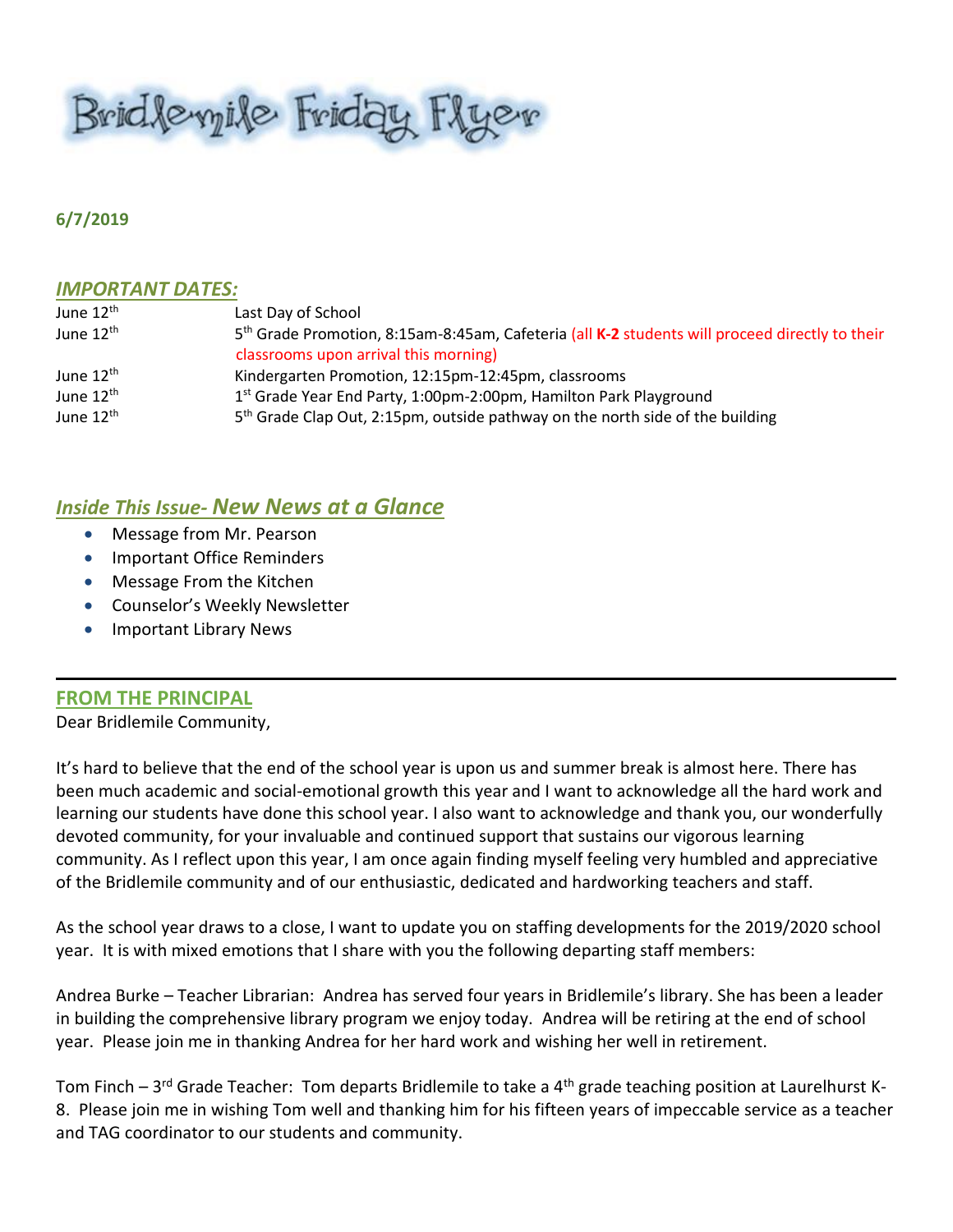Paul Hicks – Paul has served as Bridlemile's head custodian for the past eleven years and will retire at the end of this school year. Paul is universally adored by our students, staff, and community. Please join me in appreciation for his years of service and in wishing him well in retirement.

Britt Kuether – Assistant Principal: Due to enrollment projections coming in under 550, Britt Kuether will be assigned to another school in the district. Please join me in a big thank you to Britt for her outstanding work with our students, staff and community this year.

Kaity Leckie – 1<sup>st</sup> Grade Teacher: After three years teaching at Bridlemile, Kaity and her husband are moving to Australia. We appreciate Kaity's work and wish her well in her new adventure.

Emily Sallee - .5 School Counselor: Emily has accepted a job as a professor at the University of Montana in their school counseling department. We have greatly appreciated the knowledge and skill Emily has brought to our counseling program this year. Please join me in congratulating Emily on her new position at the University of Montana.

We are currently interviewing to fill the following certified teaching positions and classified support positions:

- .5 Certified Media Specialist
- .5 Certified School Counselor
- .5 Classified Library Assistant
- Five Classified Less Than Half Time Education Assistant Positions

Teaching Assignments for the 2019/2020 School Year:

K – Julie Whitaker, Ann Gooselaw, Tammy Hansen 1st – Clare McClincy, Amy Miner, Mel Dillon 2nd – Alexa Welle, Holly Gayler, Erika Collins 3rd – Rick Barde, Jill Koning, Charlotte Hales 4th – David Augustine, Anna Selivanova, Jean Rischiotto 5th – Vickie Sumner, Allen Beebe, Tim Black CB Classroom (K-2) – Jess Covington Brehm ISC/CB Classroom (3-5) – Courtney Maddy PE 1.0 – Eric Urke PE 0.4 – Abby Kovac Music – Becca Barlow Learning Center – Jim Steranko Technology – Patrick Stenger Speech Pathologist – Nina Senaga Library – TBD ESL – Peter Puhvel Mandarin – Xiaoyan Zhou School Psychologist (0.6) – Alicia Groseclose-Lobb Counselor (1.0) – Rachel Reich Counselor (.5 Temporary) – TBD

I will continue to keep you informed of any additional developments on staffing as they arise. Again, a heartfelt thank you for your continued dedication and instrumental support to our school. I wish you and your family a safe, restful and rejuvenating summer!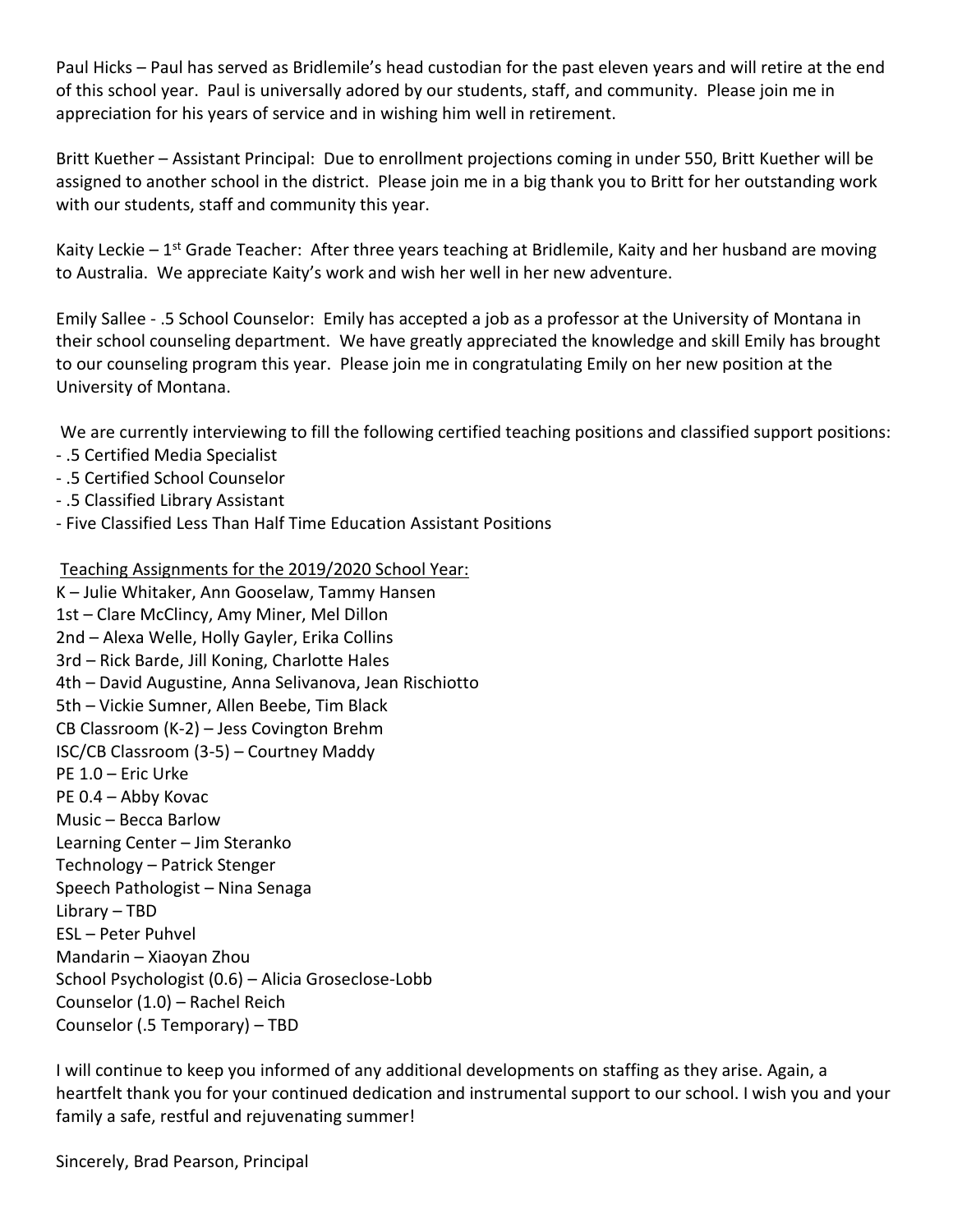# **Bridlemile School Survey Results!**

Thank you to each and every family who took the time to participate in the Bridlemile School Survey. Overall, the general consensus is that most families agree Bridlemile is a wonderful school that provides a safe learning environment and a strong sense of community. Below are the main "takeaways" from the survey results:

#### **Things We Are Doing Well:**

- Families are generally satisfied with their child's progress in core studies such as math, science, reading and writing.
- Music, library, technology and physical education are effective in developing student interest, skill and knowledge.
- Families feel Bridlemile offers a safe and nurturing learning environment for students.
- Bridlemile secretaries continue their unprecedented three year hot streak of no negative comments or ratings.  $\odot$

### **Priorities For The Future And Areas For Improvement:**

- Continue to advocate for reduced classroom sizes.
- Revise and enhance our school website.
- Build and enhance communication regarding the technology program.
- Continue our work on enhancing educational opportunities for students above grade level.
- Continue our school-wide work on our core values and social-emotional learning.

Again, thank you for taking the time to complete the Bridlemile School Survey. We know we have a wonderful school but there is always room for improvement. We will work diligently to address the concerns communicated in the survey and continue our long history of providing a comprehensive and enriching academic program for our students.

Sincerely, Brad Pearson Principal

# **FROM THE OFFICE**

# **\*\*\* Due to the 5th grade Promotion Ceremony in the Cafeteria on Wed morning the 12th, we will have all K-2 students proceed directly to their classrooms upon arrival that morning**

- **Next Year Class Placements:** All families will receive their placement letters by **email** sometime in late August. Please make sure we have a current/working email address for you on file; notify the office of any changes/updates by June 12<sup>th</sup>!
- **Report Cards-** We mail out report cards after school is out, please make sure we have an updated address for both parents**.** If you are attending a different school please be sure to let the office and your teacher know. Thank you!
- **Medication at school** If your child has medication at the school please have an adult pick it up by June 12<sup>th</sup>. Medications will be discarded after that time.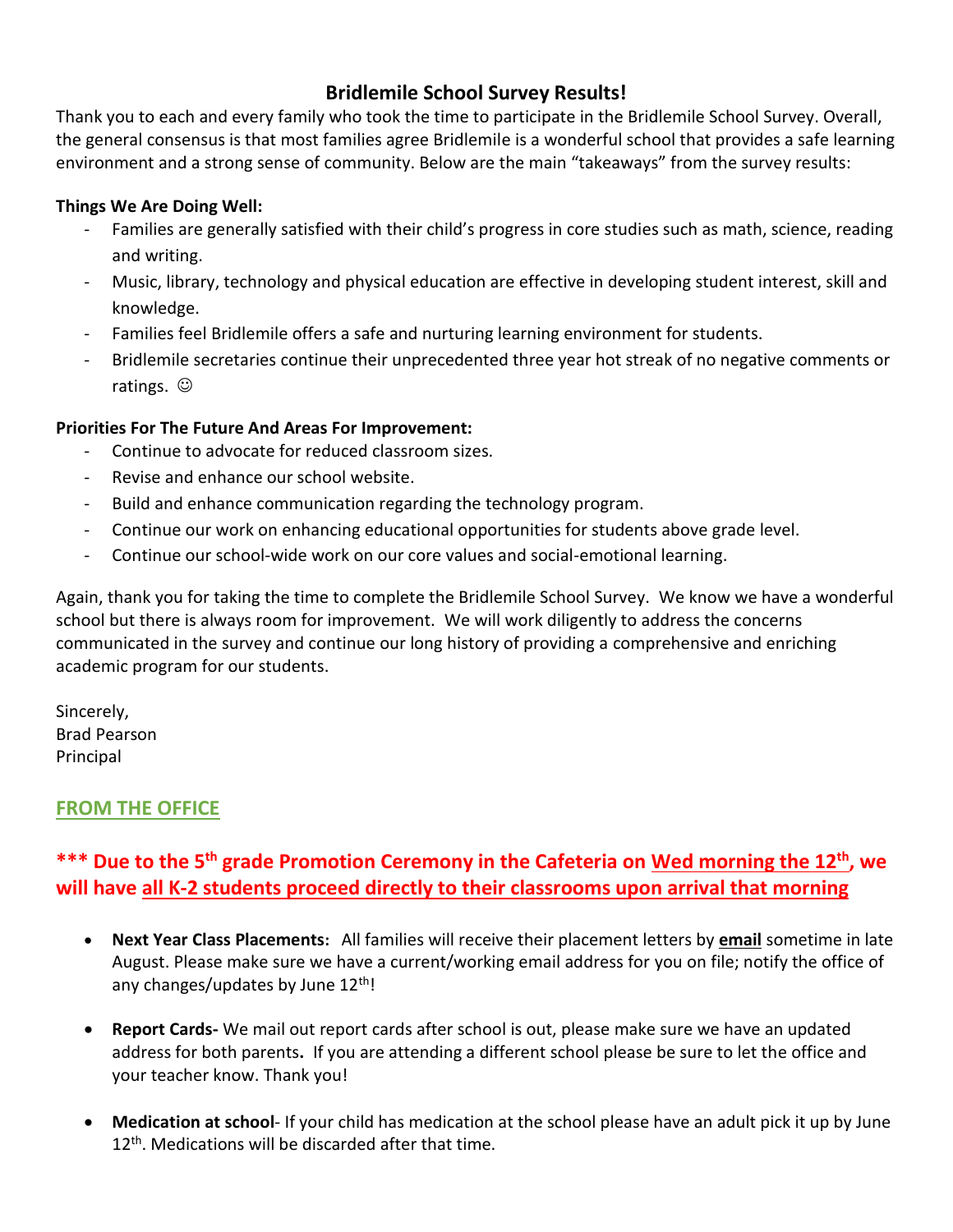- **End of Year Parties- Important reminder-** please do not bring homemade food to any school party or event if the food is intended for children. This is a district policy and is very important it be followed. Please also remind children not to share snacks. Thank you!
- **LOST & FOUND LAST CALL!!!!** Please be sure to stop by and check the lost & found for any of your missing belongings. Unclaimed items will be bagged up and donated on the 14<sup>th</sup>. Please note: Our 'small items' lost & found box will be placed in the lobby on Tuesday *free for the taking* for all the items that have never been claimed.
	- **Reminder for on-line ordering: order by July 10th and get \$5 off!!**

# **School Supplies for 2019-20!**

On-line ordering: It's quick, convenient, and cost effective! Supplies will be delivered directly to your classrooms in the fall.

No fuss no muss! Order on-line by July 10<sup>th</sup> to receive a \$5 discount. The deadline for on-line orders is August 1<sup>st</sup>.

Attached above is also the full 2019-20 school supply list.



# ORDER YOUR SCHOOL SUPPLIES ONLINE AND GIVE BACK TO YOUR COMMUNITY

www.SchoolhouseSupplies.org/online

Avoid the back-to-school rush and save time, gas and energy by shopping online. Your supplies are matched to your teacher's list and delivered to your classroom ready for the first day of school!

Follow these easy steps to place your order online:

1. Visit: www.Schoolhousesupplies.org/online

2. Click "Order Now" under your school's logo.

3. Select your school and grade/s and place your order.

Proceeds support the local nonprofit Schoolhouse Supplies' programs, including Tools for Schools and the Free Store for Teachers, providing children in need throughout the Portland area with the tools they need to be successful in school.

Order by JULY 10 and save \$5. Final order deadline is AUGUST 1st 

**FROM THE NURSE** 

 Please continue to provide updated immunization records if your child receives vaccinations. These records are continually updated to ensure current status. If your child will be seeing a health care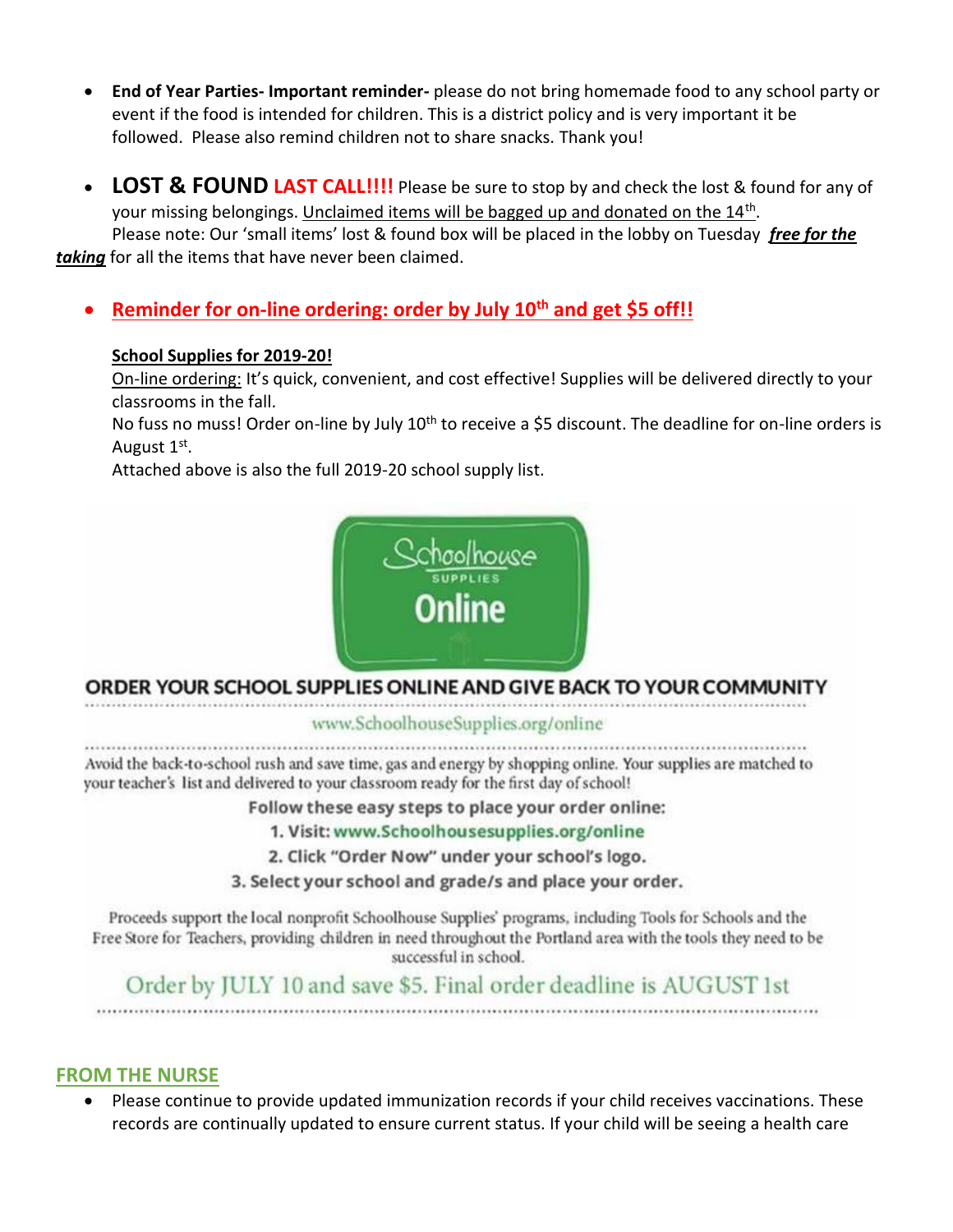provider for summer camp or a sport physical, review their immunization status and bring updated records to Malinda in the Health Room.

 End of year medication reminder: Medication checked in at school must be picked up by the parent or be destroyed at the end of the school year per district policy. If you have medication(s) in the office please stop by the office as soon as possible to pick up. Thank you!

# **FROM THE KITCHEN**

Parents,

As the end of the year approaches, please be sure to check your students Lunch Balances and make sure that your balances are paid! Any remaining balances will be carried over into the next school year, but our goal is to always start with a clean slate! Reminder: 5<sup>th</sup> graders MUST have a positive balance to receive end of the year report cards.

Feel free to call, email or stop by the cafeteria if you need balance information or need to discuss payment options. We accept cash or check in the building or cards online at schoolCafe.com.

The menu for the last week of school is as follows;

Monday; Burgers or Rotini Pasta

Tuesday: Mozzarella Breadsticks

Wednesday: Chicken Nuggets

There will be an extremely limited PBJ and yogurt options, so if your student is not a fan of the hot option, packing a lunch may be a better option. Thank you!!

# **COUNSELOR'S CORNER**



Welcome to the Counselor Corner! Week of 6/3/19: **Theme – Personal Safety**

**Activities –** As we wrap up the school year, we are also wrapping up our safety lessons to help keep our kids safe over the summer (and always). Our final lessons include developmentally appropriate review videos that you can pre- or re-watch with your child(ren) at home. Simply go to [SecondStep.org](https://www.secondstep.org/child-protection) and use the activation Key: **CPU1 FAMI LYG1.** 

#### **Videos** we are watching:

- **[Eight Never-Nevers Song](https://youtu.be/x-dsAqJ3Ln4) (from Second Step curriculum)**
- [Three Ways to Stay Safe](https://youtu.be/c8CcVStRnhc) (from Second Step curriculum)
- [Consent for Kids](https://youtu.be/h3nhM9UlJjc)

#### **Summer Resources** to Explore:

- ["Raising a Summer Reader"](https://kidshealth.org/en/parents/summer-reading.html)
- ["Strategies for a Successful Summer Break"](https://childmind.org/article/strategies-for-a-successful-summer-break/)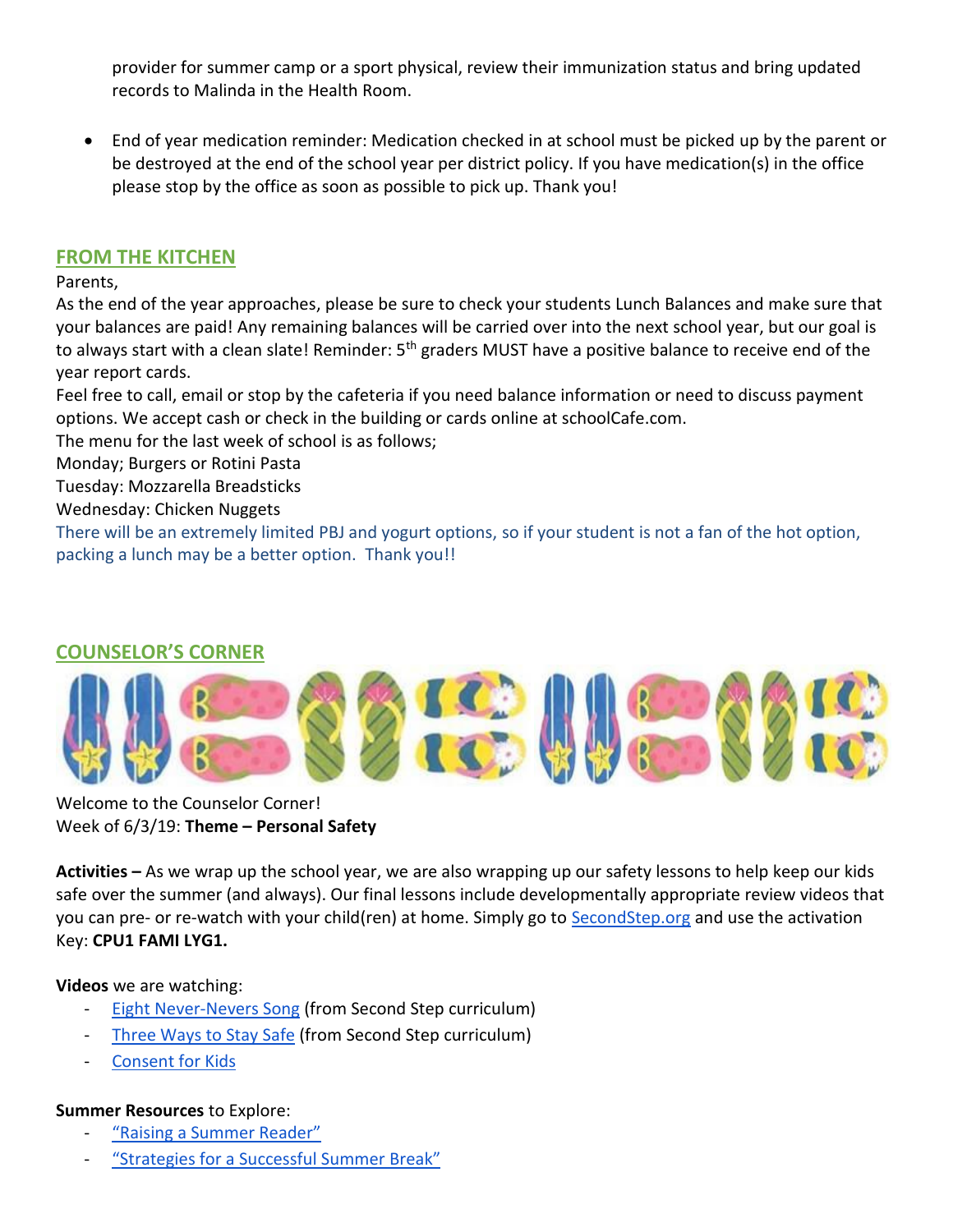- <sup>"</sup> 100 Summer Fun Ideas for Kids and Parents"
- ["Summer Safety Tips for Parents of Young Children"](https://www.positiveparentingconnection.net/summer-safety-tips-for-parents-of-young-children/)
- "Must-[Try Summer Science Experiments"](https://www.highlights.com/parents/family-activities/must-try-summer-science-experiments)
- Need new helmets for those growing kids? Check out [OHSU's Brain Institute!](https://www.ohsu.edu/xd/health/services/brain/in-community/thinkfirst/programs/low-cost-helmets.cfm) Not only are they quite inexpensive (\$8-10), but trained staff are on-site to fit them to your kiddos' noggins!
- ["16 Free \(or Super Cheap\) National Summer Programs for Kids"](http://redtri.com/national-summer-programs-for-families/?fbclid=IwAR3UJ--gXVHIoW_DosSAqhXldb9GwzABwmC4EX6DL6DCiO_qhMpy6FXeRYY)

#### **Up-Coming Community Events**:

- [2019 Summer Reading Programs for Children and Adults](https://precollege.oregonstate.edu/summer-reading-programs-children-and-adults)
- [2019 Summer Camps Guide](https://www.pdxparent.com/portland-summer-camps-guide/)
- [Portland Movies in the Park](https://www.portlandoregon.gov/parks/69554) Summer 2019
- [Portland Parks 5K Series](https://www.portlandoregon.gov/parks/61144) Summer 2019
- [Portland Free Lunch + Play](https://www.portlandoregon.gov/parks/69873) (for all kids under 18)
- [Oregon Summer Food Service Program](https://www.summerfoodoregon.org/) (for ages 1-18)
- [FREE Open Play Swimming](https://www.portlandoregon.gov/parks/article/489147) days at Portland Parks!
- [Camp Erin](https://oregon.providence.org/our-services/c/camp-erin/) A free, weekend-long overnight Summer camp for children and teens who are grieving the death of someone close to them
- [Camp Yakety Yak](http://www.campyaketyyak.org/) -- Special Needs Summer Day Camp in Lake Oswego, OR

#### **Have a wonderful weekend!**

| Rachel Reich        | <b>Emily Sallee</b> |
|---------------------|---------------------|
| rreich@pps.net      | esallee@pps.net     |
| 503-916-6292 x70212 | 503-916-6292 x70213 |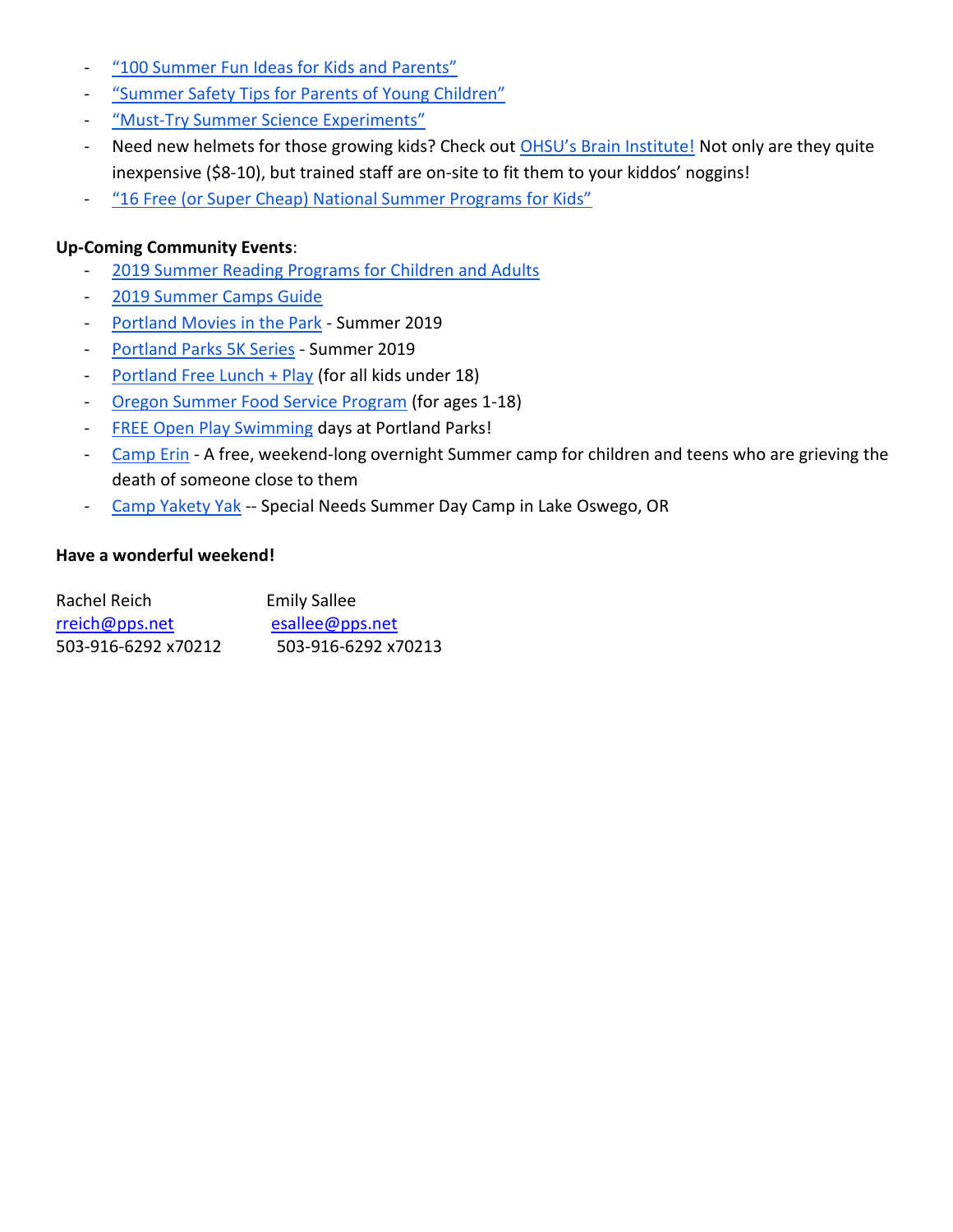# 66 POSITIVE THINGS TO SAY TO YOUR CHILD

| 1.  | I'm grateful for you.               |
|-----|-------------------------------------|
| 2.  | You make me proud.                  |
| 3.  | Your words are meaningful.          |
| 4.  | You have great ideas.               |
| 5.  | I love being your parent.           |
| 6.  | You don't have to be perfect to be  |
|     | great.                              |
| 7.  | Your opinions matter.               |
| 8.  | You are important.                  |
| 9.  | You are loved.                      |
| 10. | I believe you.                      |
| 11. | I believe in you.                   |
| 12. | This family wouldn't be the same.   |
|     | without you.                        |
| 13. | You are valuable.                   |
| 14. | You can say no.                     |
| 15. | You can say yes.                    |
| 16. | I know you did your best.           |
| 17. | You were right.                     |
| 18. | I accept who you are.               |
| 19. | We can try your way.                |
| 20. | You are helpful.                    |
| 21. | You are worth it.                   |
| 22. | You make me happy.                  |
| 23. | I love your creativity.             |
| 24. | Being around you is fun.            |
| 25. | I can't wait to hear about it.      |
| 26. | Don't be afraid to be you.          |
| 27. | You're making a difference.         |
| 28. | I'm excited to spend time with you. |
| 29. | You are interesting.                |
| 30. | I love seeing the world your way.   |
| 31. | It's good to be curious.            |
| 32. | I love the way you tell stories.    |
| 33. | What you did was awesome.           |
| 34. | I admire you.                       |

| 35.<br>That's a great question. |  |  |  |  |  |  |  |  |  |  |  |  |  |  |  |  |  |  |  |  |  |  |  |  |  |  |  |  |  |  |  |  |  |  |  |  |  |  |  |  |  |  |  |  |  |  |  |  |  |  |  |  |  |  |  |  |  |  |  |  |  |  |  |  |  |  |  |  |  |  |  |  |  |  |  |  |  |  |  |  |  |  |  |  |  |  |  |  |  |  |  |  |  |  |  |  |  |  |  |  |  |  |  |  |  |  |  |  |  |  |  |  |  |  |  |  |  |  |  |  |  |  |  |  |  |  |  |  |  |  |  |  |  |  |  |  |  |  |  |  |  |  |  |  |  |  |
|---------------------------------|--|--|--|--|--|--|--|--|--|--|--|--|--|--|--|--|--|--|--|--|--|--|--|--|--|--|--|--|--|--|--|--|--|--|--|--|--|--|--|--|--|--|--|--|--|--|--|--|--|--|--|--|--|--|--|--|--|--|--|--|--|--|--|--|--|--|--|--|--|--|--|--|--|--|--|--|--|--|--|--|--|--|--|--|--|--|--|--|--|--|--|--|--|--|--|--|--|--|--|--|--|--|--|--|--|--|--|--|--|--|--|--|--|--|--|--|--|--|--|--|--|--|--|--|--|--|--|--|--|--|--|--|--|--|--|--|--|--|--|--|--|--|--|--|--|--|
|---------------------------------|--|--|--|--|--|--|--|--|--|--|--|--|--|--|--|--|--|--|--|--|--|--|--|--|--|--|--|--|--|--|--|--|--|--|--|--|--|--|--|--|--|--|--|--|--|--|--|--|--|--|--|--|--|--|--|--|--|--|--|--|--|--|--|--|--|--|--|--|--|--|--|--|--|--|--|--|--|--|--|--|--|--|--|--|--|--|--|--|--|--|--|--|--|--|--|--|--|--|--|--|--|--|--|--|--|--|--|--|--|--|--|--|--|--|--|--|--|--|--|--|--|--|--|--|--|--|--|--|--|--|--|--|--|--|--|--|--|--|--|--|--|--|--|--|--|--|

- 36. Your friends are lucky to have you.
- 37. I trust you.
- 38. That was a really good choice.
- 39. Seeing you happy makes me happy.
- 40. Being your parent is my favorite job.
- 41. Hearn new things from you every day.
- $42.$ You make me better.
- You are a good boy/girl.  $43.$
- 44. Thank you for being you.
- $45.$ I'm so glad you're here.
- 46. You look great.
- 47. I understand you.
- 48. Watching you grow up is the best.
- 49. That was really brave.
- 50. I forgive you.
- 51. l'appreciate you.
- 52. We all make mistakes.
- 53. Yes, me too.
- 54. You are very good at that!
- 55. You can try again tomorrow.
- 56. Nobody is perfect.
- 57. I love how you said that.
- 58. Not everyone will like you, and that's OK.
- 59. You did that so well.
- 60. I'm listening.
- 61. That's a very fair point.
- 62. You are beautiful inside and out.
- 63. I love you.
- 64. I could never stop loving you.
- 65. You are enough.
- 66. You make my heart full.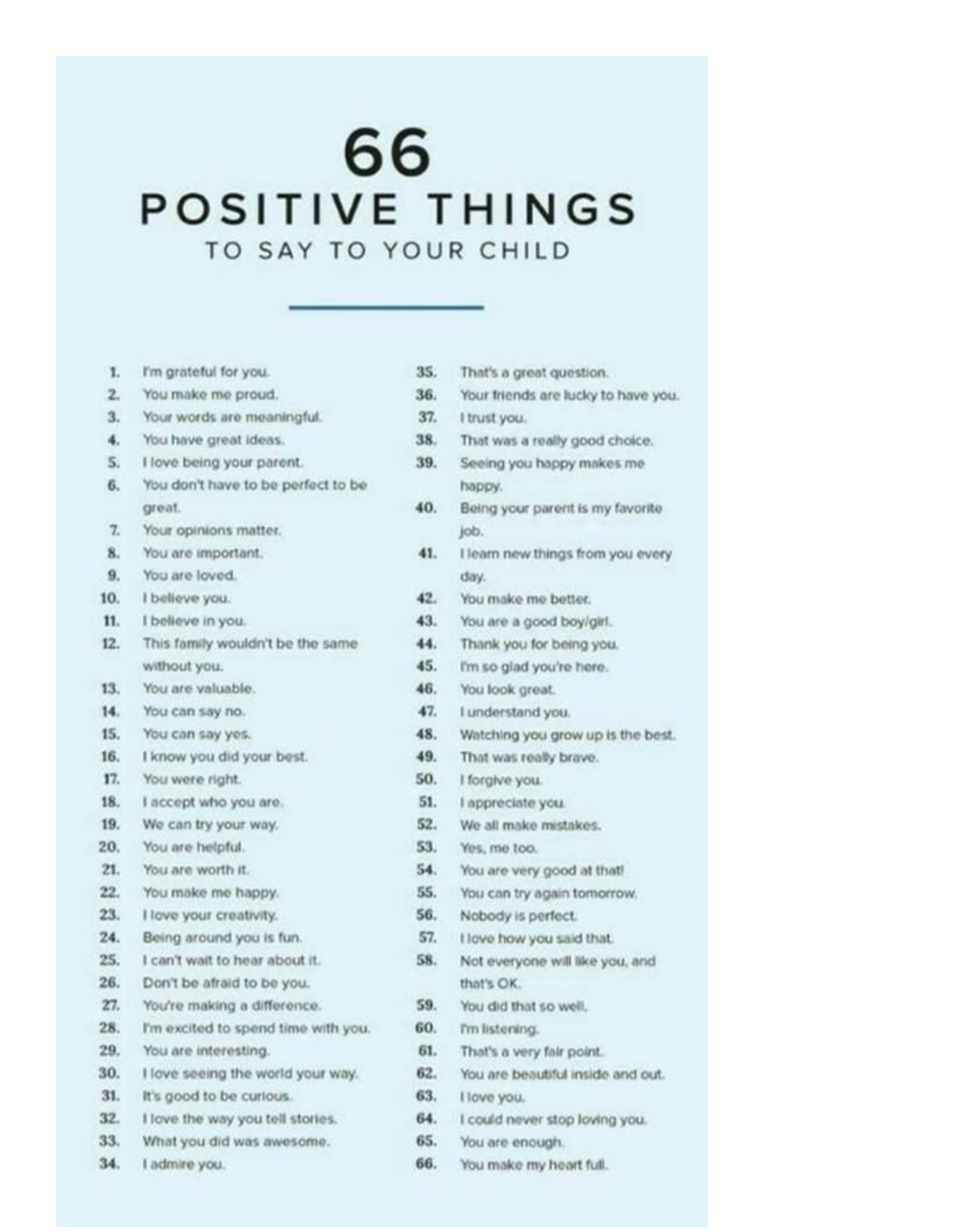# **LIBRARY NEWS**

- 1. All Library Books are now OVERDUE and will go to LOST. Parents, if you receive and email for LOST materials and a fine, it will be removed automatically when the book is returned. Please come in to the library, or better, send your child to the library if you think the book was returned and we will check the shelf and resolve their account. It would be helpful if this can happen within the last three days so all accounts can will be clear to begin the next school year.
- 2. Please encourage your child to participate weekly in the summer reading programs at the local public libraries. There are many fun and FREE events. Also, all children can have a public library card and check out hundreds of books to read and listen to over the summer.
- 3. Thank you to Ann and Chris Hoffman for organizing the Regal Beagle Reading book list award bookmarks and voting. The winning book from the recommended multicultural picture book reading list will be announced on Monday.
- 4. Thank you for to Kelly Gillespie for leading the fantastic Used Book Sale and giving teachers and student teachers free books. The PTA has generously provided funds to purchase next year's OBOB books from the Used Book Sales. Thank You!
- 5. For those of you have not heard through Friday Newsletter two weeks ago, or from your child, it is true that I will not be the librarian at Bridlemile next year. Here is my goodbye message:

Dear Bridlemile School Community,

I am grateful for the opportunity to have served children, families, and fellow teachers as a teacher librarian for the past twenty years. During the past four years I have been especially privileged to be of service to the energetic Bridlemile community and its eager, capable readers, energetic Bridlemile community and its eager, capable readers.

I am sad to be leaving Bridlemile, but I look forward to continuing my services to children in new capacities. I am grateful for the generosity of the many volunteers and students whose kindness, respect, consideration, intelligence, imagination, humor, sincerity, thoughtfulness, and loving service to the Bridlemile library has been immeasurably helpful.

The fourth grade Future Librarians have come in during recesses to help shelve and clean. They are amazing helpers and the library will be in ship-shape for next year.

Thank you for the opportunity of serving your school and community. I hope to see you about in the neighborhood, (and at our local libraries!), and will remain your friend and colleague indefinitely.

Sincerely, Andrea Burke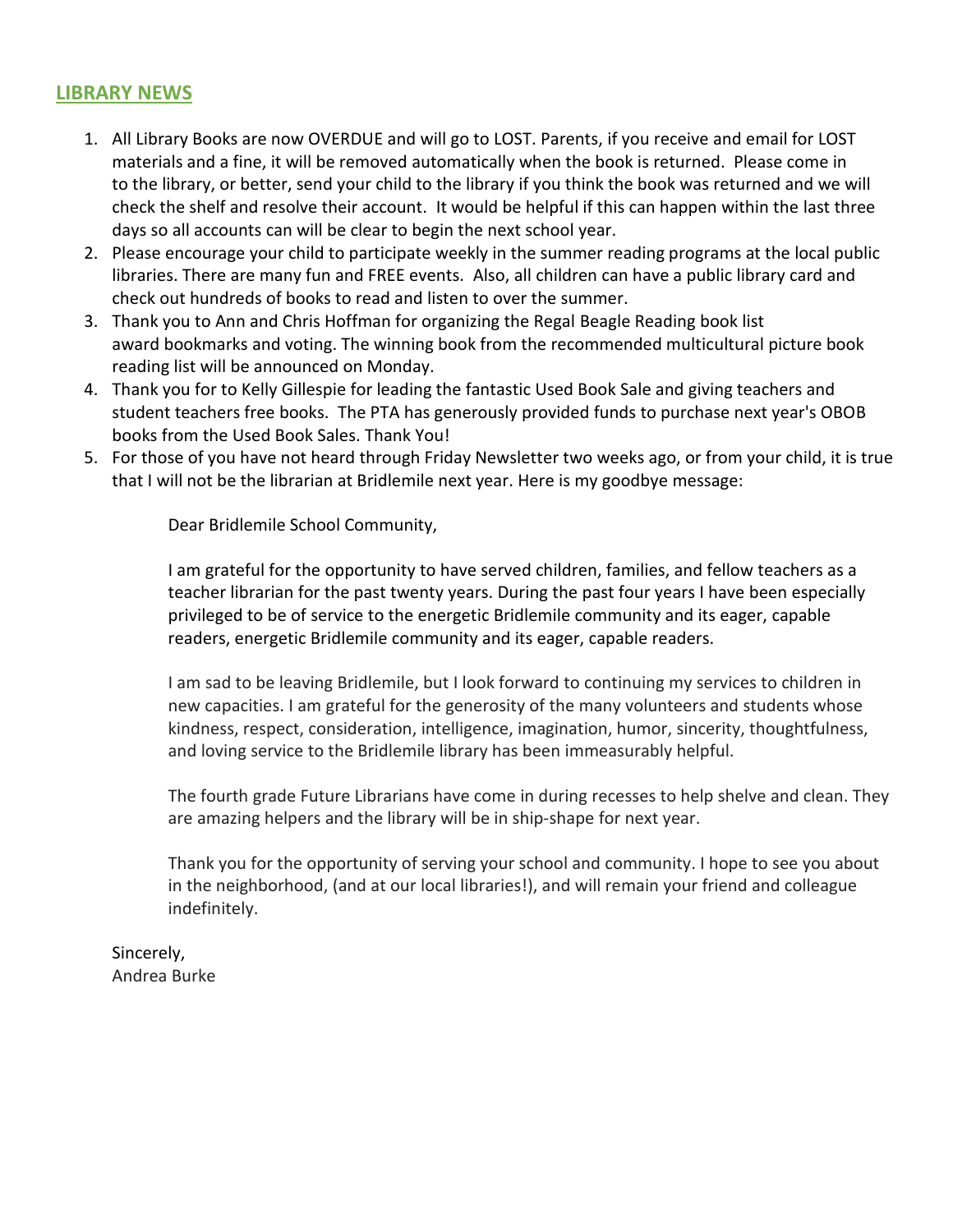# **WHAT'S HAPPENING IN OUR SCHOOL CLUSTER (Gray/Wilson & West Sylvan/Lincoln)**

**Wilson HS** Girls Soccer Camp August 5<sup>th</sup> - 8<sup>th</sup> 9:00 AM - 12:00 PM Ages: 7-13

#### **Lincoln High School**

**Boys Basketball -** Dates: 6/24-6/27 Time: 9 AM - 12 PM Location: Lincoln Gym Cost: \$180 per player (campers get a shirt) Ages: Rising 5th through 9th grade Link to registration:<https://squareup.com/store/lincolnbasketballclub/item/summer-youth-camp>

#### **Girls Basketball -**

Dates: 6/17-6/21 Time: 9 AM - 12 PM Location: Lincoln Gym Cost: \$130 per player (campers get a ball and a shirt) Ages: Rising 3rd through 8th grade Link to registration:<https://www.familyid.com/lincoln-high-school/2019-youth-girls-basketball-camp>

#### **Girls Soccer -**

Summer Camp 1 Dates: June 24-27 Time: 7 AM - 9 AM Location: Lincoln turf Cost: \$120 Ages invited: incoming 6th - 12th graders

Summer Camp 2 Dates: July 22-25 Time: 7 AM - 9 AM Location: Lincoln turf Cost: \$120 Ages invited: incoming 9th - 12th graders

Summer Camp 3 Dates: July 22-25 Time: 9 AM - 11 AM Location: Lincoln turf Cost: \$120 Ages: incoming 6th - 8th graders

Fitness Camp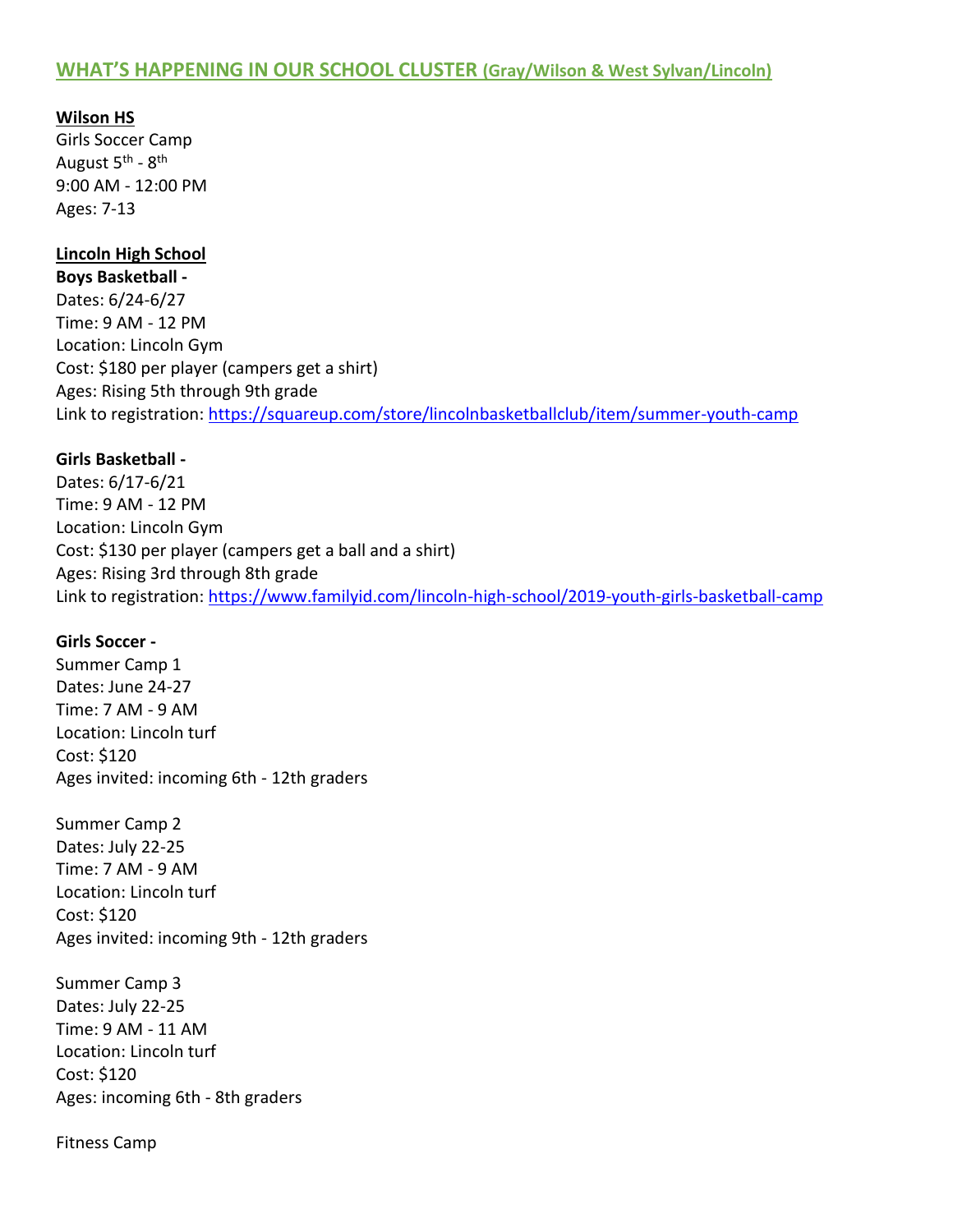Dates: August 5-8 Time: 7 AM - 9 AM Location: Lincoln turf: Cost: \$120 Ages: incoming 9th - 12th graders

Pre-Season Camp Dates: August 12-15 Time: 7 AM - 9 AM Location: Lincoln turf Cost: \$120 Ages: incoming 9th - 12th graders Link to register for all girls soccer camps: [https://www.familyid.com/lincoln-high-school/2019-girls-soccer](https://www.familyid.com/lincoln-high-school/2019-girls-soccer-summer-camps-high-school-middle-school)[summer-camps-high-school-middle-school](https://www.familyid.com/lincoln-high-school/2019-girls-soccer-summer-camps-high-school-middle-school)

#### **Boys Soccer -**

Summer Camp 1: Dates: June 17-20 Time: 9 AM - 11 AM Location: Lincoln turf Ages: Open to incoming 6th - 12th graders Cost: \$120

Summer Camp 2: Dates: June 24-27 Time: 9 AM - 11 AM Location: Lincoln turf Ages: Open to incoming 6th - 12th graders Cost: \$120

Fitness Camp Dates: August 5-8 Time: 9 AM - 11 AM Location: Lincoln turf Ages: Open to incoming 9th - 12th graders Cost: \$120

Pre-Season Camp: Dates: August 12-15 Time: 9 AM - 11 AM Location: Lincoln turf Ages: Open to incoming 6th - 12th graders Cost: \$120 **Link to all boys soccer camp registrations:<https://lincolnathletics.sportngin.com/register/form/734283528>**

#### **Multi-Sport Camp -**

Dates: July 8-12 Time: 9 AM - 3 PM Drop off and pickup location: Lincoln Gymnasium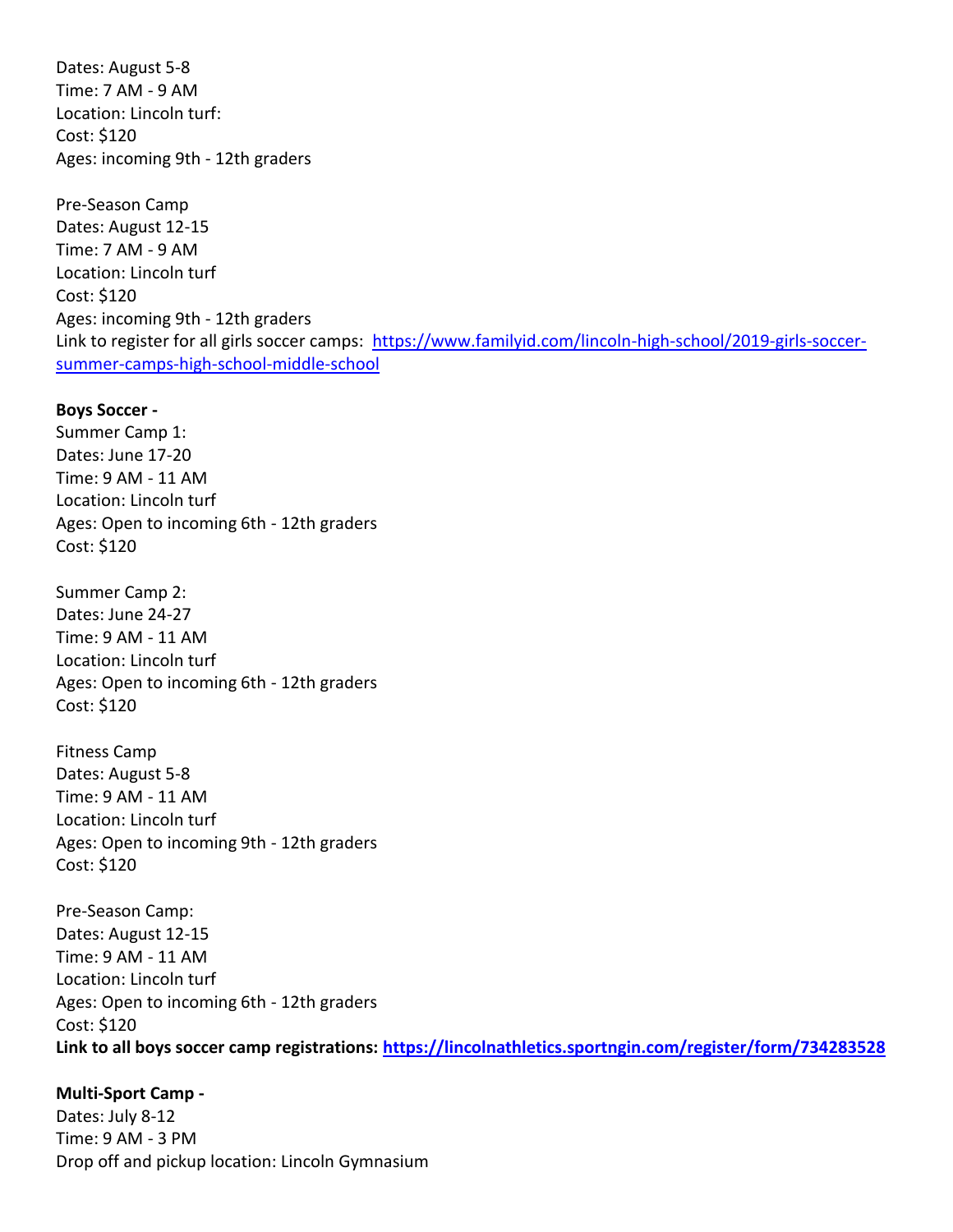Ages: rising 4-8th grade Cost: \$200 Link to registration & description: [https://www.familyid.com/lincoln-high-school/2019-multi-sport-youth](https://www.familyid.com/lincoln-high-school/2019-multi-sport-youth-camp)[camp](https://www.familyid.com/lincoln-high-school/2019-multi-sport-youth-camp)

#### **[PIL Fall Sport Registration](https://www.familyid.com/lincoln-high-school/2019-fall-sport-registration)**

**Registration is open now through August 12 for cut sports or September 30 for no-cut sports** Cut sports:

- Soccer
	- Volleyball
	- Dance
	- Cheer

No-cut sports:

- Football
- Cross Country

**Youth Football 2019 registration is now open!!**

FLAG FOOTBALL: Grades K-4th ROOKIE TACKLE: Grades 3rd-4th TACKLE: Grades 5th-8th

For more details and to sign up early & receive a discount on registration (\$25 discount for Flag, \$30 for Tackle) go to our website: **[https://www.lincolnyouthfootball.info](https://www.lincolnyouthfootball.info/registration-info)**

#### **Join the Flock & GO CARDS!!!**

**Youth Baseball** Lincoln Youth Baseball is looking for more Kids to play AA Baseball!

This is for 2nd graders OR 3rd graders who haven't played before.

In AA ball there is a mixture of pitching machines, coach pitch, and player pitch. As always, the emphasis is on fundamental skills, including pitching, and the players begin to develop the ability to hit competitive pitching from an opposing player. Typically the season begins with machine pitch with a transition to player pitch as the season progresses. The season starts in April and goes through mid-June. AA Teams usually start with 2 practices per week and then as games get into full swing, practices may be just once per week. Games are typically played 2x per week.

Register now! [www.LincolnYouthBaseball.com](http://www.lincolnyouthbaseball.com/)

Questions? email: [LincolnYouthBaseballSoftball@gmail.com](mailto:LincolnYouthBaseballSoftball@gmail.com)

Thank you, **Communications** Lincoln Youth Baseball & Softball